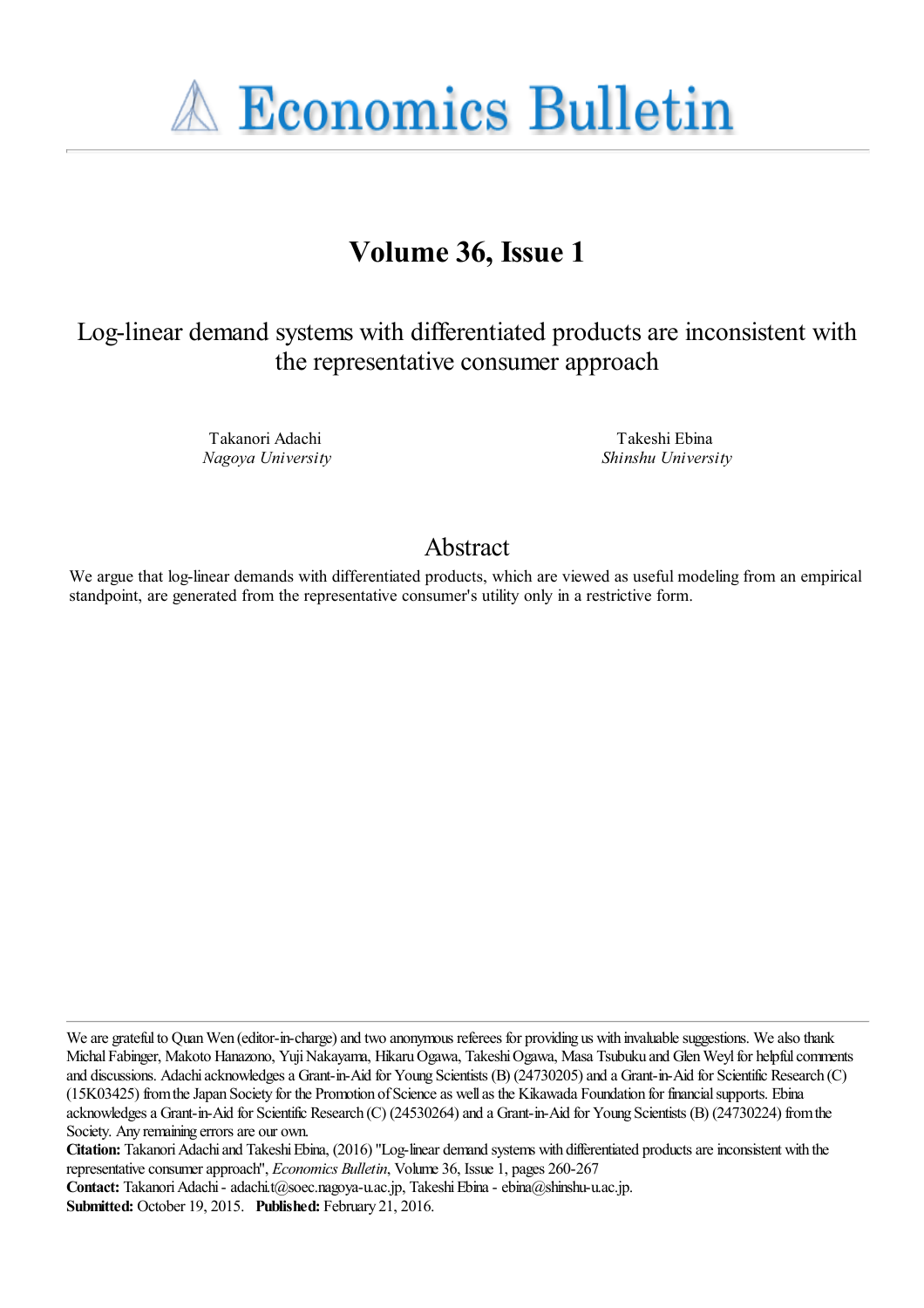#### 1. Introduction

Log-linear demands are considered to be useful modeling from an empirical standpoint: in cases of single-product monopolies and homogeneous-product oligopolies, the coefficient for the log of the own price term is interpreted as own price elasticity. However, as products are more or less differentiated in reality, researchers often consider a system of log-linear demand that also includes separate terms of the logs of other products' prices. The coefficient for such a term is then interpreted as the cross price elasticity (see, e.g., Baker and Bresnahan (1985) and Hendel and Nevo  $(2013)$  for empirical applications). However, log-linear demands with differentiated products are not only intractable as the number of products becomes  $\text{large}^1$  but also conceptually flawed even if the number of differentiated products is smaller (i.e., two). Regarding the former point, Jaffe and Weyl (2010) and Jaffe and Kominers (2012) show that market demand that is additively separable in own price (log-linear demand is one) cannot be generated from discrete choice modeling, which is ubiquitous in empirical studies of industrial organization.<sup>2</sup> This note argues the latter point: log-linear demands cannot be generated from the representative consumer's utility, either.<sup>3</sup> More specifically, we show that the representative consumer approach can generate log-linear market demands only for the case of complements with the sum of own and cross price elasticities being unity.

#### 2. Main Argument

We start with a general description of the demand system with constant own

<sup>&</sup>lt;sup>1</sup>In the empirical industrial organization literature, this is known as the  $J^2$  problem. Suppose that consumers face J products. If one starts with (linear or log linear) market demand function for product j as a function of (among others) other rival products' prices as well as j's own price, then the number of parameters to be estimated is at least  $J^2$ . Instead, one can think of consumers gaining utility from a product as a bundle of product characteristics, and then each consumer's probability of demanding a particular product is aggregated to construct demand function for the product (this is often called the product characteristics approach). See, e.g., Nevo (2000), Davis and Garcés (2010), and Aguirregabiria and Nevo (2013) for excellent surveys on the product characteristics approach.

 $^{2}$ In relation to these two papers, Armstrong and Vickers (2015) provide a necessary and sufficient condition for a multi-product demand system to be consistent with discrete choice.

<sup>3</sup>See Vives (1999, Chapter 6) for a general exposition on the representative consumer approach. Anderson, de Palma, and Thisse (1992) study the relationships between the two approaches.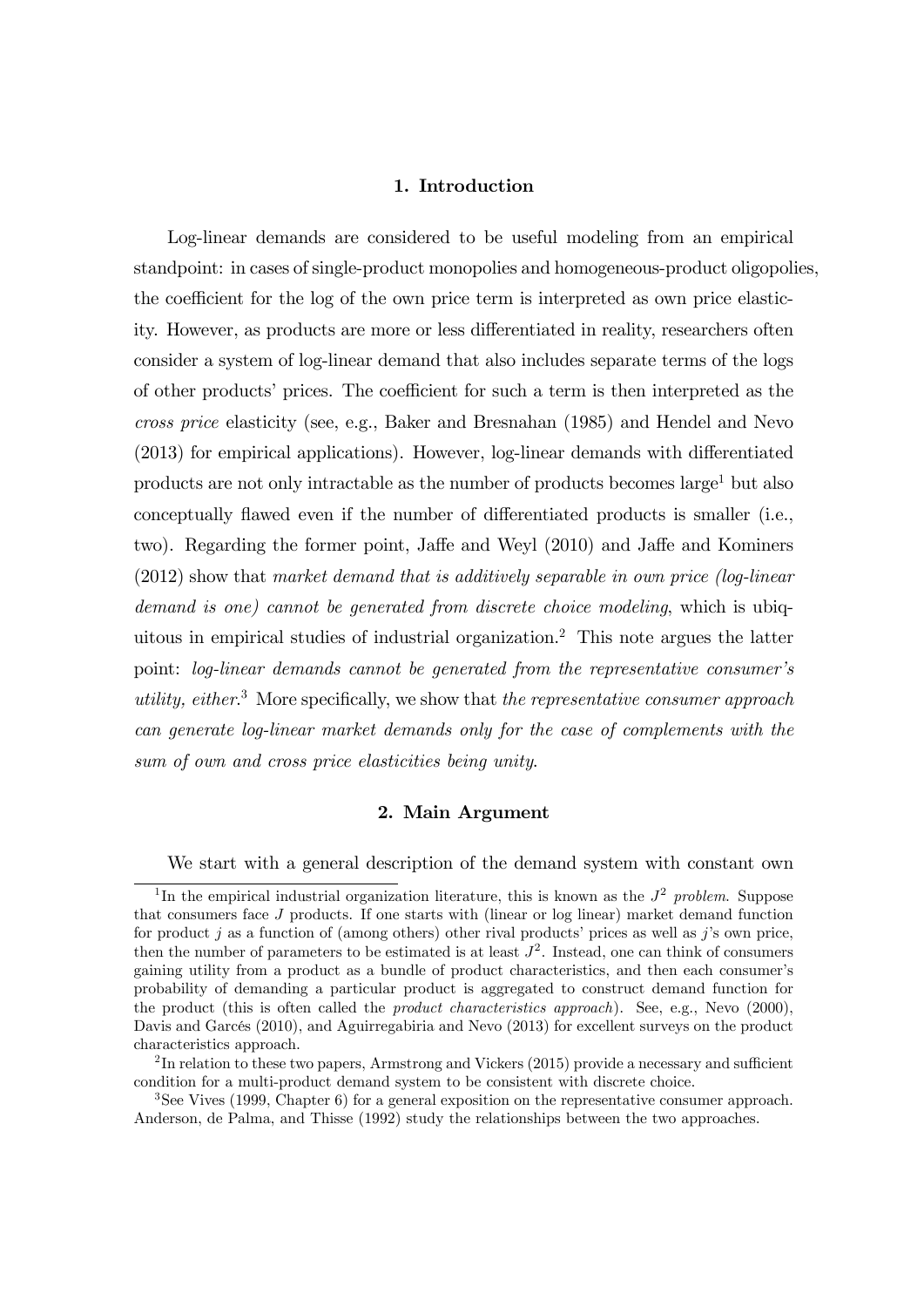and cross price elasticities. In particular, we argue that a parametric restriction is obtained by considering a condition on consumer behavior: whether the total expenditure rises or lowers as a response to an increase in the price of one product. We then argue whether there exists the representative consumer's utility that generates the demand systems with constant own and cross elasticities. We show that it is possible only in a restrictive form.

Suppose first that there are  $J \geq 2$  products. Each product  $j = 1, 2, ..., J$ is identical to brand by Firm j. Let  $q = (q_1, q_2, ..., q_J)$  be the representative consumer's commodity bundle, where  $q_j \geq 0$  for each j. The representative consumer has the utility function over this bundle and the numéraire. We assume that her utility function is written as  $U(q, m) = u(q) + m$ , where  $u(\cdot)$  satisfies the standard assumptions.<sup>4</sup> She maximizes  $U(q, m)$  with respect to q and m, subject to the budget constraint  $\sum_{j=1}^{J} p_j q_j + m = I$ , where  $I > 0$  is her (exogenous) income, and  $p_j > 0$  is the price of product j. Let  $p = (p_1, p_2, ..., p_J)$ . As a result of the utility maximization problem, we derive  $q_j = q_j(p)$  as the demand function for product j in this market. The market demand system  $(q_j(p))_{j=1}^J$  is obtained by solving the inverse demand system:  $\partial u(q)/\partial q_j = p_j$  for  $j = 1, 2, ..., J$ .

Now, let  $e_j(p) \equiv p_j q_j(p)$  be the expenditure for product j, and define the expenditure for the numéraire by  $m(p, I) \equiv I - \sum_{j=1}^{J} e_j(p)$ . Then, the representative consumer increases (reduces) the total expenditure for a small increase in  $p_j$  if and only if  $\partial \left( \sum_{j'=1}^J e_{j'}(p) \right) / \partial p_j > (<) 0$ , that is,

$$
q_j(p) + p_j \frac{\partial q_j(p)}{\partial p_j} + \sum_{j' \neq j} p_{j'} \frac{\partial q_{j'}(p)}{\partial p_j} > (<) 0
$$
\n
$$
\Leftrightarrow \epsilon_{jj}(p) < (>) 1 + \frac{\sum_{j' \neq j} p_{j'} q_{j'}(p) \sigma_{j'j}(p)}{p_j q_j(p)},
$$

where  $\epsilon_{jj} (p) \equiv -(p_j/q_j (p)) (\partial q_j (p)/\partial p_j) > 0$  is the *own price elasticity* of product j, and  $\sigma_{j'j}(p) \equiv (p_j/q_{j'}(p)) (\partial q_{j'}(p)/\partial p_j)$  is the cross price elasticity of product  $j' \neq j$  in response to product j's price. Note that we allow  $\sigma_{j'j}(p)$  to be either

<sup>&</sup>lt;sup>4</sup>In this paper, we assume the quasilinear utility function because we are interested in a partial equilibrium analysis. See Koopman and Uzawa (1990) for a study of constant elasticities with a utility function in a general form.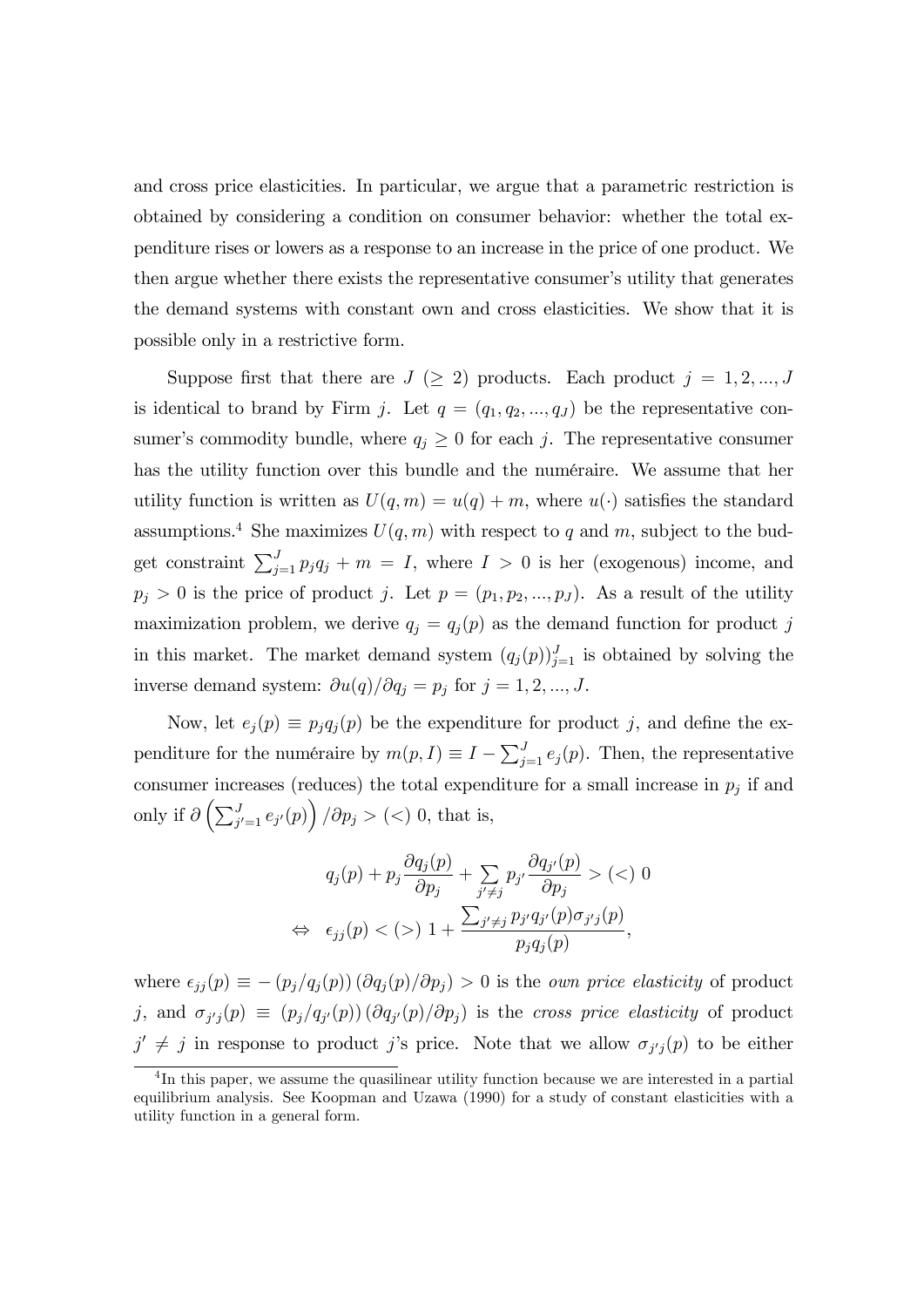positive (i.e.,  $\partial q_{j'}(p)/\partial p_j > 0$ ; products j and j' are substitutes), negative (products  $j$  and  $j'$  are complements), or zero. If the own price elasticity is constant and the same for all j's (i.e.,  $\epsilon_{jj} (p) = \epsilon$ ) and the cross price elasticity is constant and the same for all j's (i.e.,  $\sigma_{j'j}(p) = \sigma$ ), then the inequality above is further rewritten as  $\epsilon \leq 1 + \sigma \left( \sum_{j' \neq j} p_{j'} q_{j'}(p) \right) / p_j q_j(p)$ . If  $q_j(p) = q_{j'}(p)$  under  $p_j = p_{j'}$  for all  $j \neq j'$ , then in symmetric price equilibrium, the above inequality is rewritten as

$$
\epsilon \lt (>) 1 + (J - 1)\sigma,
$$
\n<sup>(1)</sup>

which implies a parametric restriction when one focuses on the symmetric equilibrium. The issue is whether there exists the representative consumer's utility that corresponds one-to-one to the demand system with constant own and cross price elasticities.

To study this problem in a simple manner, consider the system of demand functions for two symmetric firms  $(J = 2)$ , A and B, each of which produces a differentiated product:

$$
\begin{cases}\n q^A = a(p^A)^{-\epsilon}(p^B)^{\sigma} \\
q^B = a(p^B)^{-\epsilon}(p^A)^{\sigma},\n\end{cases}
$$

where  $a > 0$  and  $\epsilon > \max\{1, \sigma\}$ . This demand system is log-linear in the sense that  $\ln q^j = \ln a - \epsilon \ln p^j + \sigma \ln p^{j'}$ ,  $j, j' \in \{A, B\}$ ,  $j \neq j'$ . In particular, both own and cross price elasticities are constant because  $-(\partial q^A/\partial p^A) (p^A/q^A) = \epsilon$  and  $(\partial q^A/\partial p^B)(p^B/q^A) = \sigma$ . Solving the demand system for  $p^A$  and  $p^B$  yields the following inverse demand functions:

$$
\begin{cases}\n p^A = a^{\frac{1}{\epsilon-\sigma}} (q^A)^{\frac{-\epsilon}{\epsilon^2-\sigma^2}} (q^B)^{\frac{-\sigma}{\epsilon^2-\sigma^2}} \\
p^B = a^{\frac{1}{\epsilon-\sigma}} (q^B)^{\frac{-\epsilon}{\epsilon^2-\sigma^2}} (q^A)^{\frac{-\sigma}{\epsilon^2-\sigma^2}}.\n\end{cases}
$$

It is seen below that  $\sigma$  cannot be a free parameter if the demand system is generated from the representative consumer's utility: it must be equal to  $1 - \epsilon$ . Additionally, it is seen below that  $\epsilon > 1$  is necessary (as already assumed) for a positive value for consumer surplus. However, this implies that the two products are *complements* (because  $1 - \epsilon < 0 \Leftrightarrow \sigma < 0$ ). Thus, one cannot deal with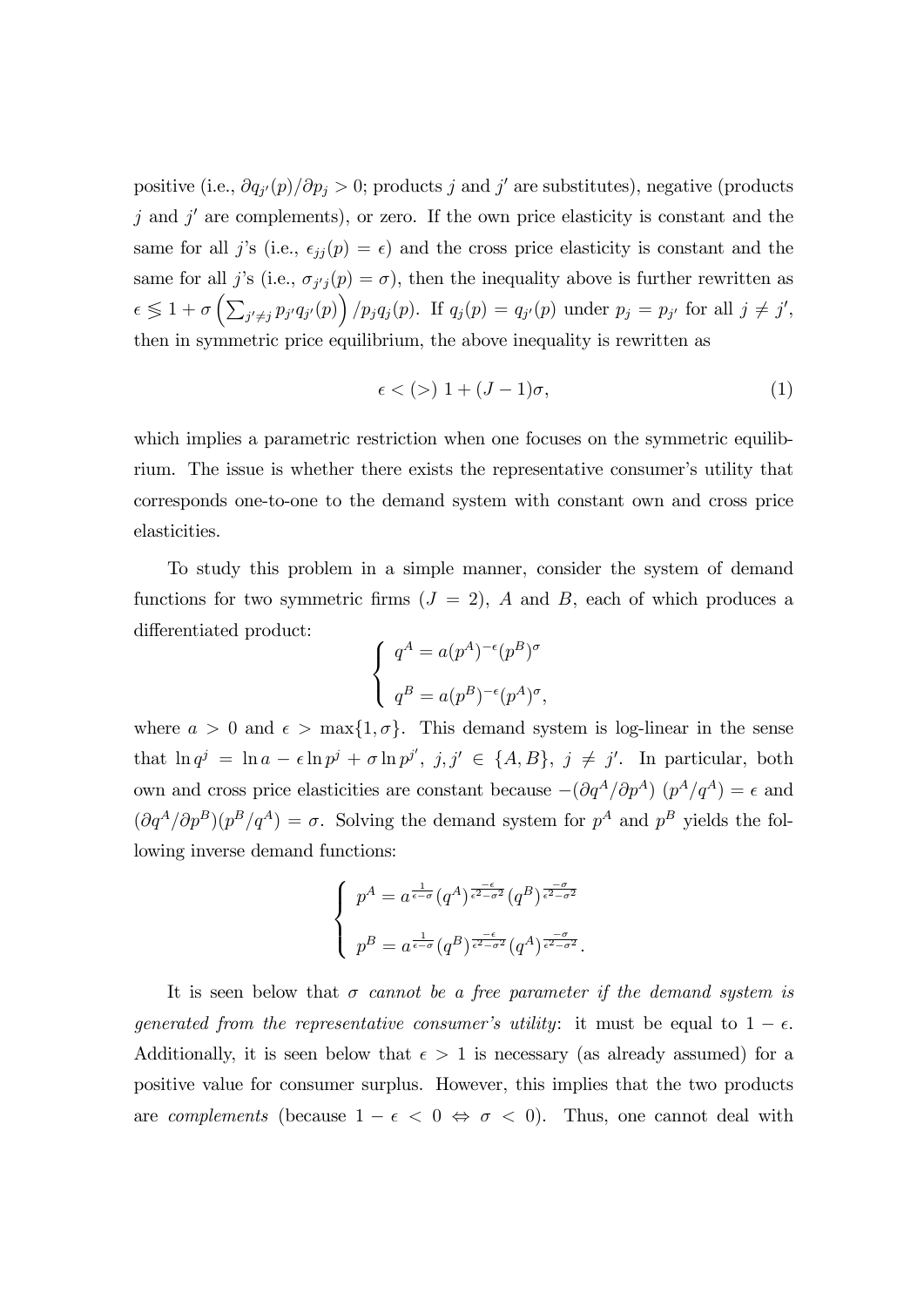substitutes. To verify these claims, notice that the representative consumer's utility  $U(q^A, q^B)$  must satisfy

$$
\frac{\partial U}{\partial q^A} = a^{\frac{1}{\epsilon - \sigma}} (q^A)^{\frac{-\epsilon}{\epsilon^2 - \sigma^2}} (q^B)^{\frac{-\sigma}{\epsilon^2 - \sigma^2}} \tag{2}
$$

and

$$
\frac{\partial U}{\partial q^B} = a^{\frac{1}{\epsilon - \sigma}} (q^B)^{\frac{-\epsilon}{\epsilon^2 - \sigma^2}} (q^A)^{\frac{-\sigma}{\epsilon^2 - \sigma^2}}.
$$
\n(3)

From (2), it is derived that

$$
\frac{\partial^2 U}{\partial q^B \partial q^A} = \frac{-\sigma}{\epsilon^2 - \sigma^2} a^{\frac{1}{\epsilon - \sigma}} (q^A)^{\frac{-\epsilon}{\epsilon^2 - \sigma^2}} (q^B)^{\frac{-\sigma}{\epsilon^2 - \sigma^2} - 1}
$$

and from (3),

$$
\frac{\partial^2 U}{\partial q^A \partial q^B} = \frac{-\sigma}{\epsilon^2 - \sigma^2} a^{\frac{1}{\epsilon - \sigma}} (q^A)^{\frac{-\sigma}{\epsilon^2 - \sigma^2} - 1} (q^B)^{\frac{-\epsilon}{\epsilon^2 - \sigma^2}}.
$$

For the utility function to satisfy the symmetry in the cross partial derivatives, it must be that

$$
\frac{-\sigma}{\epsilon^2 - \sigma^2} - 1 = \frac{-\epsilon}{\epsilon^2 - \sigma^2} \Leftrightarrow
$$
  
\n
$$
\Leftrightarrow \epsilon + \sigma = 1.
$$
 (4)

Note that from (1) above, equality (4) is consistent only if the representative consumer *reduces* the total expenditure for a small increase in  $p_j$ . Now, if one wishes to base welfare evaluation on the representative consumer's utility, the demand system must be:

$$
\begin{cases}\n q^A = a(p^A)^{-\epsilon}(p^B)^{1-\epsilon} \\
q^B = a(p^B)^{-\epsilon}(p^A)^{1-\epsilon},\n\end{cases}
$$

which is consistent with the following representative consumer's utility:

$$
U(q^A, q^B) = a^{\frac{1}{2\epsilon - 1}} \frac{2\epsilon - 1}{\epsilon - 1} (q^A q^B)^{\frac{\epsilon - 1}{2\epsilon - 1}}.
$$

and thus, consumer surplus based on the representative consumer utility can be defined by

$$
CS(q^A, q^B) = a^{\frac{1}{2\epsilon - 1}} \frac{2\epsilon - 1}{\epsilon - 1} (q^A q^B)^{\frac{\epsilon - 1}{2\epsilon - 1}} - p^A q^A - p^B q^B.
$$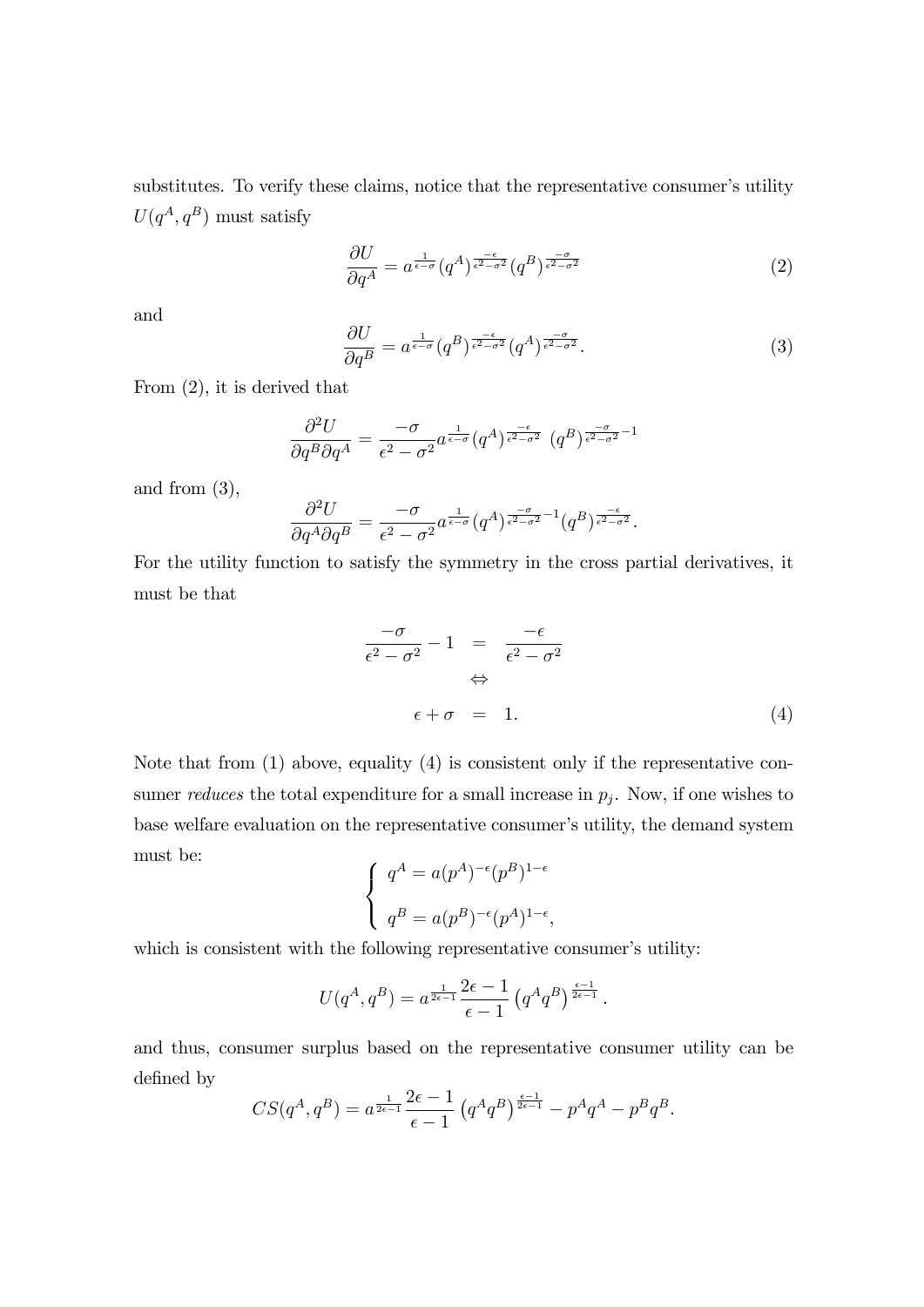For  $U(q^A, q^B)$  to be positive, it must be that  $\epsilon > 1$ . Recall that if Firm A raises its price  $p^A$  by one percent, then it loses (with everything else held equal) its demand by  $\epsilon$  percent. Simultaneously, the rival firm gains a  $(1 - \epsilon)$  percent increase in its demand. Because  $1 - \epsilon$  is negative, it means that Firm B loses a  $|1 - \epsilon|$ percent of the consumers in response to the price increase by Firm A. Thus, the representative consumer approach is consistent with log-linear demands only for the case of complements with the sum of own and cross price elasticities being unity. Additionally, it is seen from inequality (1) and equality (4) that the representative consumer increases (reduces) the total expenditure for a small increase in  $p^A$  or  $p^B$ .<sup>5</sup>

Finally, notice that if the market is governed by a monopoly or a homogenousproduct oligopoly, then the log-linear market demand is given by  $q = a(p)^{-\epsilon}$ , where  $\epsilon > 1$ .<sup>6</sup> The inverse demand is  $p = a^{1/\epsilon} q^{-1/\epsilon}$ . The representative consumer's utility is simply given by

$$
U(Q; p) = \frac{a^{\frac{1}{\epsilon}} \epsilon}{\epsilon - 1} Q^{\frac{\epsilon - 1}{\epsilon}} - pQ,\tag{5}
$$

where  $Q = \sum_{i=1}^{n} q^i$  in the case of homogenous-product oligopoly.

#### 3. Consumer Surplus with Log-Linear Market Demands

In the case of log-linear demands, if one wants to let  $\sigma$  be a free parameter, a natural definition of consumer surplus for product  $j = A, B$ , given  $q^{j'}$ ,  $j' = A, B$ ,  $j' \neq j$ , would be

$$
CS^j(q^j, q^{j'}; p^j) \equiv \int_0^{q^j} \left[ a^{\frac{1}{\epsilon - \sigma}} (\tilde{q}^j)^{\frac{-\epsilon}{\epsilon^2 - \sigma^2}} (q^{j'})^{\frac{-\sigma}{\epsilon^2 - \sigma^2}} - p^j \right] d\tilde{q}^j
$$

$$
U(q^A, q^B) = \alpha \cdot (q^A + q^B) - \frac{1}{2} (\beta[q^A]^2 + 2\gamma q^A q^B + \beta[q^B]^2),
$$

where  $|\gamma| \leq \beta$  denotes the degree of horizontal product differentiation: the two products are substitutes (complements) if  $\gamma > 0$  ( $\gamma < 0$ ).

 $6$ Aguirre and Cowan (2015) use this market demand to study monopolistic third-degree price discrimination with constant elasticity. Galera and Zaratiegui (2006) also consider constant elasticity market demands to study price-discriminating duopolists. However, in each market  $m$ , two firms compete in the Cournot manner (i.e., quantity competition), facing the *common* market demand,  $Q = a_m p^{-\epsilon_m}$ , where  $a_m > 0$  and  $\epsilon_m > 1$  capture heterogeneity across markets.

 ${}^{5}$ In contrast, linear market demands can be generated from the representative consumer's utility,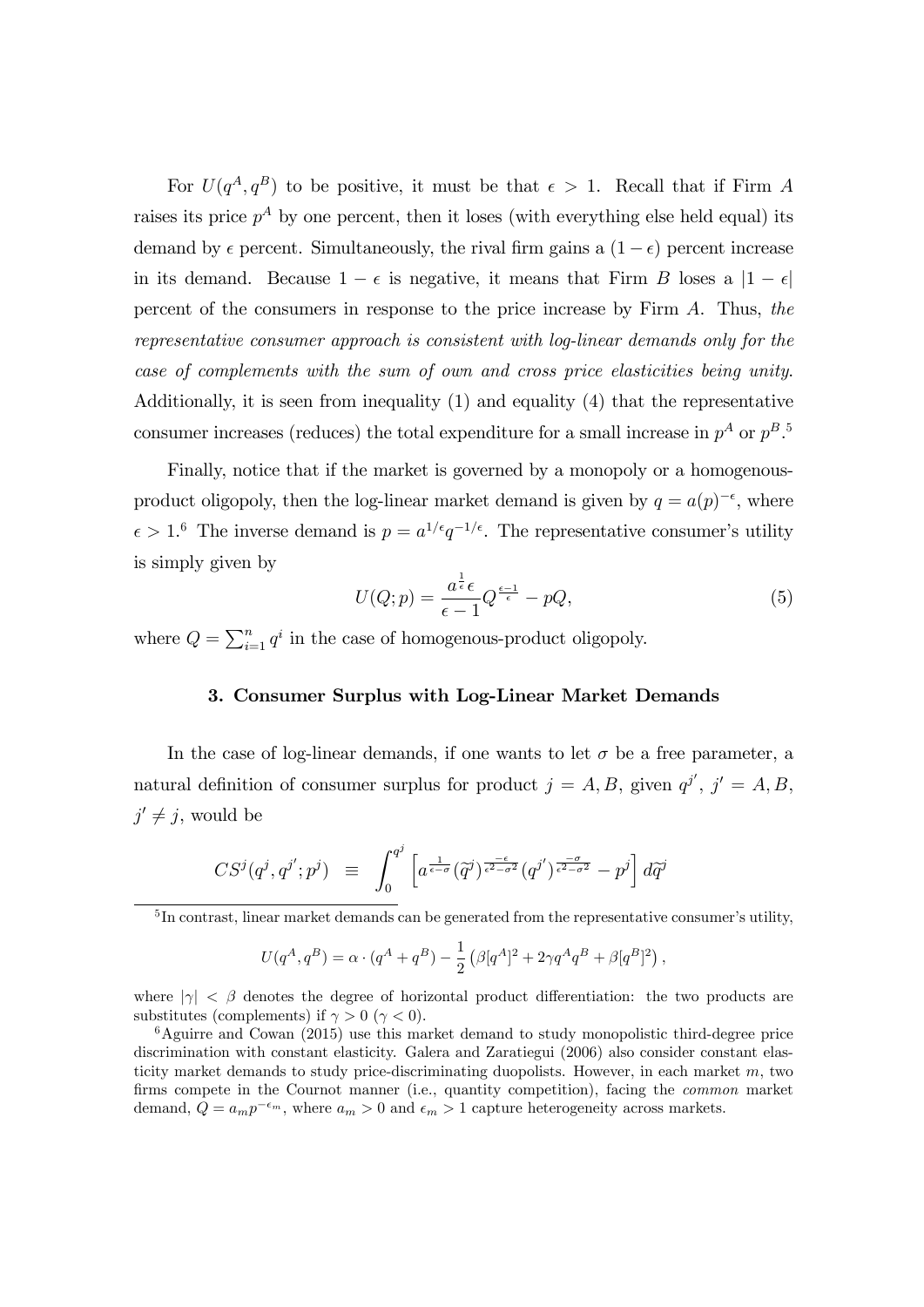$$
= \frac{(\epsilon^2 - \sigma^2)a^{\frac{1}{\epsilon - \sigma}}}{\epsilon^2 - \epsilon - \sigma^2} (q^j)^{\frac{\epsilon^2 - \epsilon - \sigma^2}{\epsilon^2 - \sigma^2}} (q^{j'})^{\frac{-\sigma}{\epsilon^2 - \sigma^2}} - p^j q^j. \tag{6}
$$

Thus, if both firms are symmetric, then the symmetric equilibrium realizes ( $q^A$  =  $q^B \equiv q$  and  $p^A = p^B \equiv p$ , and the consumer surplus for each product j defined as above becomes

$$
CS^j(q,p) \equiv CS^j(q,q;p) = \frac{(\epsilon^2 - \sigma^2)a^{\frac{1}{\epsilon - \sigma}}}{\epsilon^2 - \epsilon - \sigma^2} (q)^{\frac{\epsilon - \sigma - 1}{\epsilon - \sigma}} - pq
$$

Then, letting  $Q = 2q$  and the aggregate consumer surplus be defined by  $CS(Q; p) \equiv$  $CS^A(Q/2,p) + CS^B(Q/2,p)$  yields

$$
CS(Q;p) \to 2^{\frac{1}{\epsilon}} \frac{a^{\frac{1}{\epsilon}} \epsilon}{\epsilon - 1} (Q)^{\frac{\epsilon - 1}{\epsilon}} - pQ
$$

as  $\sigma \rightarrow 0$ . That is, when the total output converges to the case of monopoly and homogenous oligopoly (and the equilibrium price always coincides with the monopolist's optimal price),  $\lim_{\sigma\to 0} CS(Q, p)$  is greater than  $U(Q; p)$  for any  $\epsilon > 1$ because  $2^{1/\epsilon} > 1$  (see equation (5) above). Thus, even in the limit of  $\sigma$  close to zero (i.e., two firms act as an independent monopolist),  $CS(Q;p)$  is *overvalued.* This is caused by the 'duplication' of integrals: consumer surplus (6) is defined for each j, whereas  $U(Q; p)$  is defined over  $(q<sup>A</sup>, q<sup>B</sup>)$  'at once.' Note that as the own price elasticity,  $\epsilon$ , goes to infinity,  $\lim_{\sigma \to 0} CS(Q, p)$  approaches to  $U(Q; p)$ . In our symmetric case, this means that a firm would lose almost all of its own demand if it raises its price even by a small amount; firms produce almost perfect substitutes. As long as the absolute value of consumer surplus itself is not discussed (as in the case of, e.g., comparison of consumer surplus under uniform pricing and under price discrimination), our definition (6) above would seem innocuous.<sup>7</sup>

 $7\text{In relation to this point, Adachi}$  (2004), in the case of monopolistic third-degree price discrimination, argues that, in response to Bertoletti (2004), a representative consumer modeling and a discrete choice modeling can generate different conclusions regarding the welfare effects of monopolistic third-degree price discrimination. Adachi and Ebina (2016) employ the definition of consumer surplus  $(6)$  above to study the welfare effects of oligopolistic third-degree price discrimination when own and cross price elasticities are constants.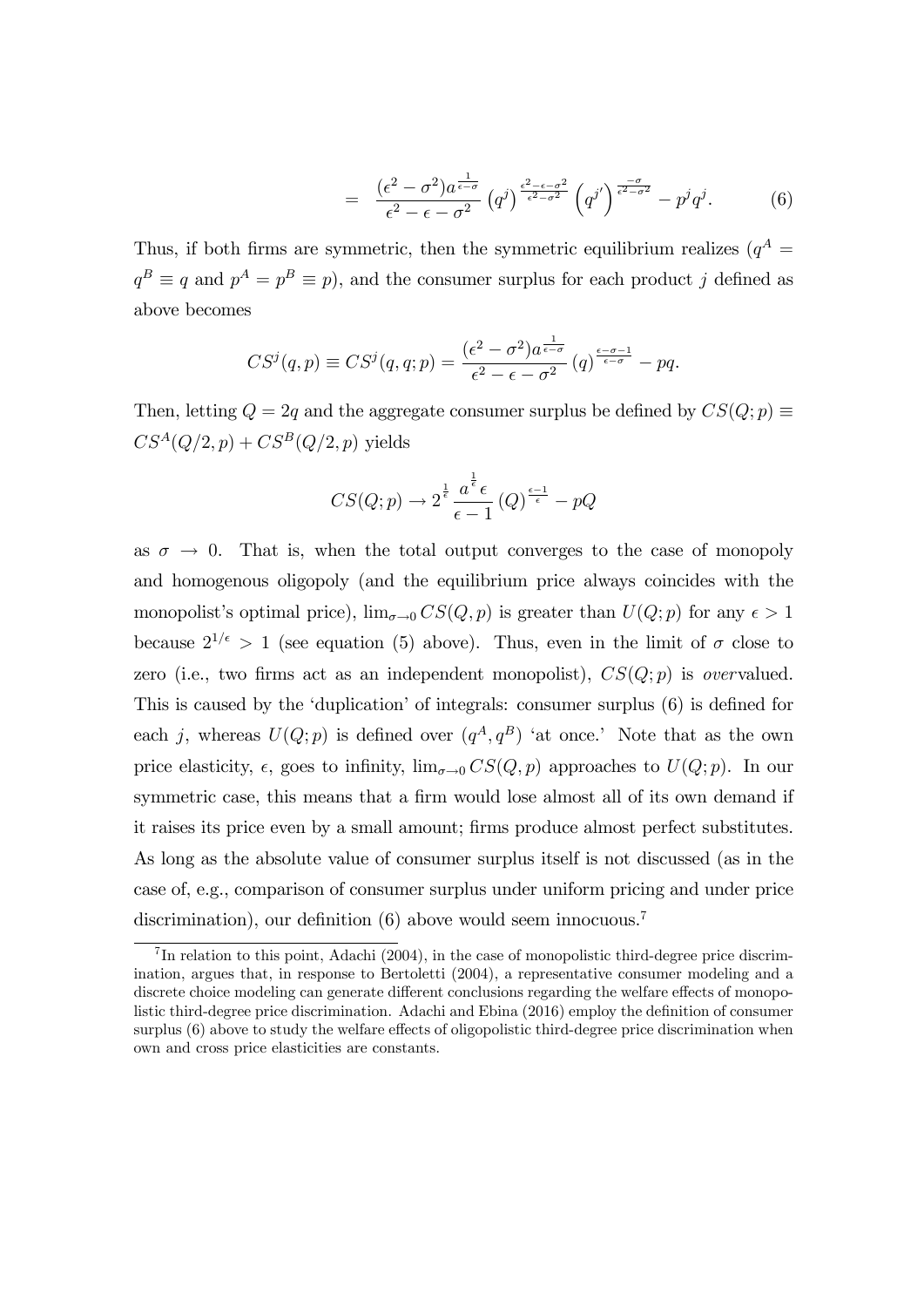## References

Adachi, T. (2004) "Reply to Paolo Bertoletti, 'A Note on Third-Degree Price Discrimination and Output" Journal of Industrial Economics 52, 457.

-, and T. Ebina (2016) "The Welfare Effects of Oligopolistic Third-Degree Price Discrimination when Own and Cross Price Elasticities Are Constants" Unpublished manuscript.

Aguirre, I., and S. G. Cowan (2015) "Monopoly Price Discrimination with Constant Elasticity Demand" *Economic Theory Bulletin* 3, 329-340.

Aguirregabiria, V., and A. Nevo (2013) "Recent Developments in Empirical IO: Dynamic Demand and Dynamic Games" in Advances in Economics and Econometrics: Tenth World Congress, Volume 3: Econometrics by D. Acemoglu, M. Arellano, and E. Dekel, Eds., Cambridge University Press, 53-122.

Anderson, S. P., A. de Palma, and J.-F. Thisse (1992) Discrete Choice Theory of *Product Differentiation*, The MIT Press.

Armstrong, M., and J. Vickers (2015) "Which Demand Systems Can Be Generated By Discrete Choice?" Journal of Economic Theory 158, Part A, 293-307.

Baker, J. B., and T. F. Bresnahan (1985) "The Gains from Merger or Collusion in Product-Differentiated Industries" Journal of Industrial Economics 33, 427-444.

Bertoletti, P. (2004) "A Note on Third-Degree Price Discrimination and Output" Journal of Industrial Economics 52, 457.

Davis, P., and E. Garcés (2010) Quantitative Techniques for Competition and Antitrust Analysis, Princeton University Press.

Galera, F., and J. M. Zaratiegui (2006) "Welfare and Output in Third-Degree Price Discrimination: A Note" International Journal of Industrial Organization 24, 605-611.